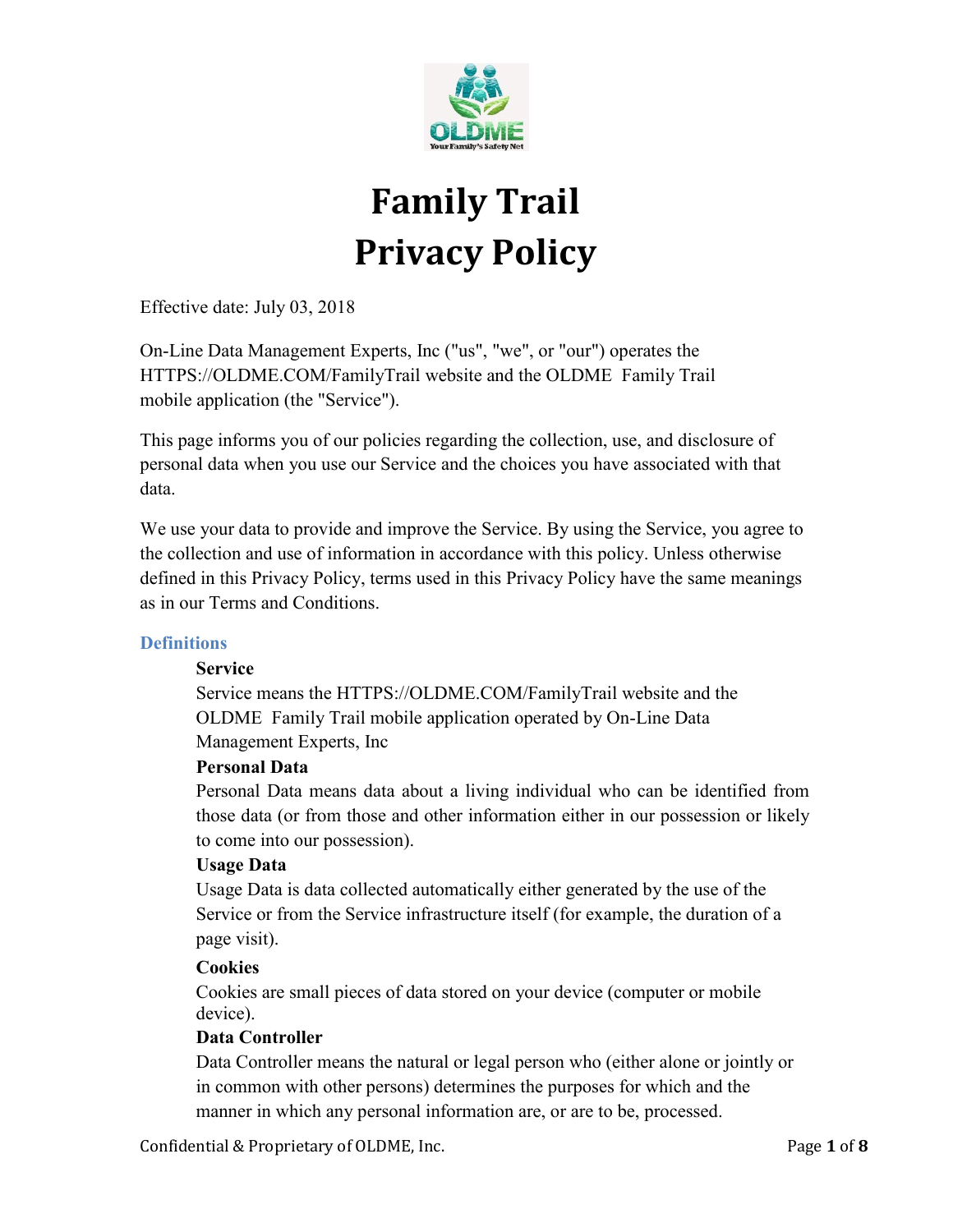

For the purpose of this Privacy Policy, we are a Data Controller of your Personal Data.

# **Data Processors (or Service Providers)**

Data Processor (or Service Provider) means any natural or legal person who processes the data on behalf of the Data Controller.

We may use the services of various Service Providers in order to process your data more effectively.

# **Data Subject (or User)**

Data Subject is any living individual who is using our Service and is the subject of Personal Data.

# **Information Collection and Use**

We collect several different types of information for various purposes to provide and improve our Service to you.

# **Types of Data Collected**

# *Personal Data*

While using our Service, we may ask you to provide us with certain personally identifiable information that can be used to contact or identify you ("Personal Data"). Personally identifiable information may include, but is not limited to:

- Email address
- First name and last name
- Phone number
- Address, State, Province, ZIP/Postal code, City
- Cookies and Usage Data

We may use your Personal Data to contact you with newsletters, marketing or promotional materials and other information that may be of interest to you. You may opt out of receiving any, or all, of these communications from us by following the unsubscribe link or instructions provided in any email we send.

## *Usage Data*

We may also collect information that your browser sends whenever you visit our Service or when you access the Service by or through a mobile device ("Usage Data").

This Usage Data may include information such as your computer's Internet Protocol address (e.g. IP address), browser type, browser version, the pages of our Service that you visit, the time and date of your visit, the time spent on those pages, unique device identifiers and other diagnostic data.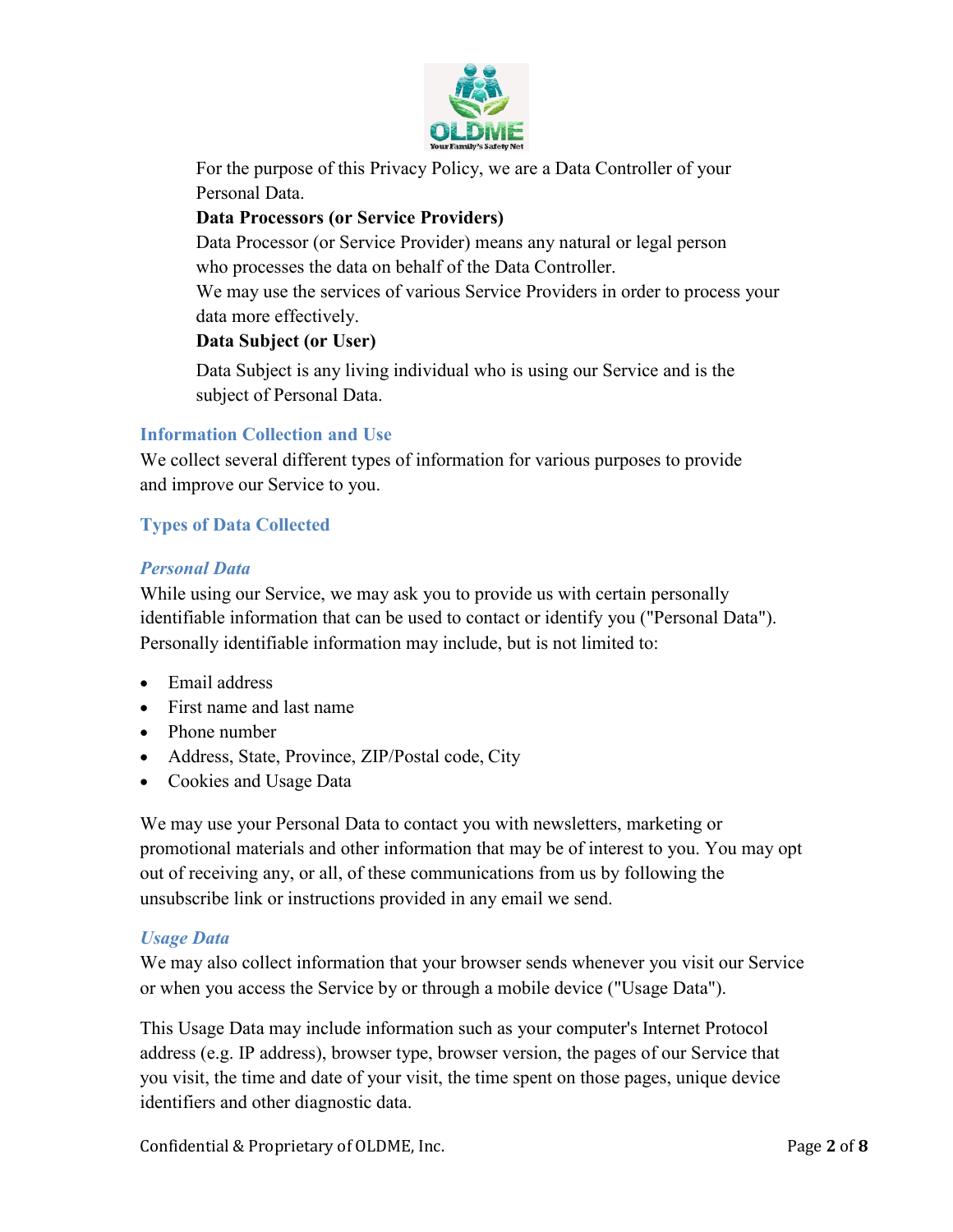

When you access the Service by or through a mobile device, this Usage Data may include information such as the type of mobile device you use, your mobile device unique ID, the IP address of your mobile device, your mobile operating system, the type of mobile Internet browser you use, unique device identifiers and other diagnostic data.

#### *Location Data*

We may use and store information about your location if you give us permission to do so ("Location Data"). We use this data to provide features of our Service, to improve and customize our Service. You can enable or disable location services when you use our Service at any time, through your device settings.

#### *Tracking Cookies Data*

We use cookies and similar tracking technologies to track the activity on our Service and hold certain information.

Cookies are files with small amount of data which may include an anonymous unique identifier. Cookies are sent to your browser from a website and stored on your device. Tracking technologies also used are beacons, tags, and scripts to collect and track information and to improve and analyze our Service.

You can instruct your browser to refuse all cookies or to indicate when a cookie is being sent. However, if you do not accept cookies, you may not be able to use some portions of our Service.

Examples of Cookies we use:

- **Session Cookies.** We use Session Cookies to operate our Service.
- **Preference Cookies.** We use Preference Cookies to remember your preferences and various settings.
- **Security Cookies.** We use Security Cookies for security purposes.

#### **Use of Data**

On-Line Data Management Experts, Inc uses the collected data for various purposes:

- To provide and maintain our Service
- To notify you about changes to our Service
- To allow you to participate in interactive features of our Service when you choose to do so
- To provide customer support
- To gather analysis or valuable information so that we can improve our Service
- To monitor the usage of our Service
- To detect, prevent and address technical issues

Confidential & Proprietary of OLDME, Inc. Page **3** of **8**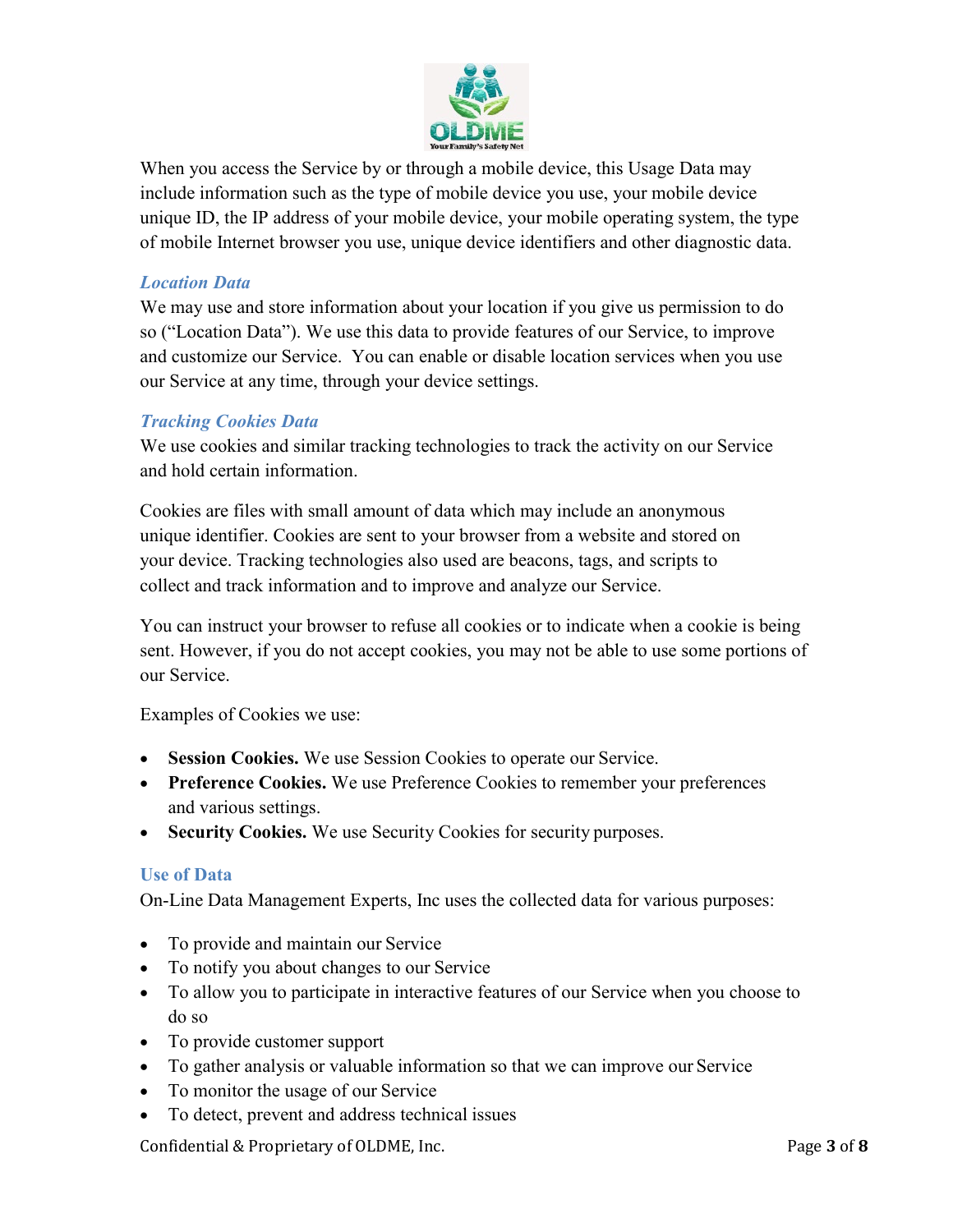

• To provide you with news, special offers and general information about other goods, services and events which we offer that are similar to those that you have already purchased or enquired about unless you have opted not to receive such information

# **Legal Basis for Processing Personal Data Under General Data Protection Regulation (GDPR)**

If you are from the European Economic Area (EEA), On-Line Data Management Experts, Inc legal basis for collecting and using the personal information described in this Privacy Policy depends on the Personal Data we collect and the specific context in which we collect it.

On-Line Data Management Experts, Inc may process your Personal Data because:

- We need to perform a contract with you
- You have given us permission to do so
- The processing is in our legitimate interests and it's not overridden by your rights
- For payment processing purposes
- To comply with the law

## **Retention of Data**

On-Line Data Management Experts, Inc will retain your Personal Data only for as long as is necessary for the purposes set out in this Privacy Policy. We will retain and use your Personal Data to the extent necessary to comply with our legal obligations (for example, if we are required to retain your data to comply with applicable laws), resolve disputes, and enforce our legal agreements and policies.

On-Line Data Management Experts, Inc will also retain Usage Data for internal analysis purposes. Usage Data is generally retained for a shorter period of time, except when this data is used to strengthen the security or to improve the functionality of our Service, or we are legally obligated to retain this data for longer time periods.

## **Transfer of Data**

Your information, including Personal Data, may be transferred to — and maintained on — computers located outside of your state, province, country or other governmental jurisdiction where the data protection laws may differ than those from your jurisdiction.

If you are located outside United States and choose to provide information to us, please note that we transfer the data, including Personal Data, to United States and process it there.

Confidential & Proprietary of OLDME, Inc. **Page 4** of **8** Page 4 of **8** Your consent to this Privacy Policy followed by your submission of such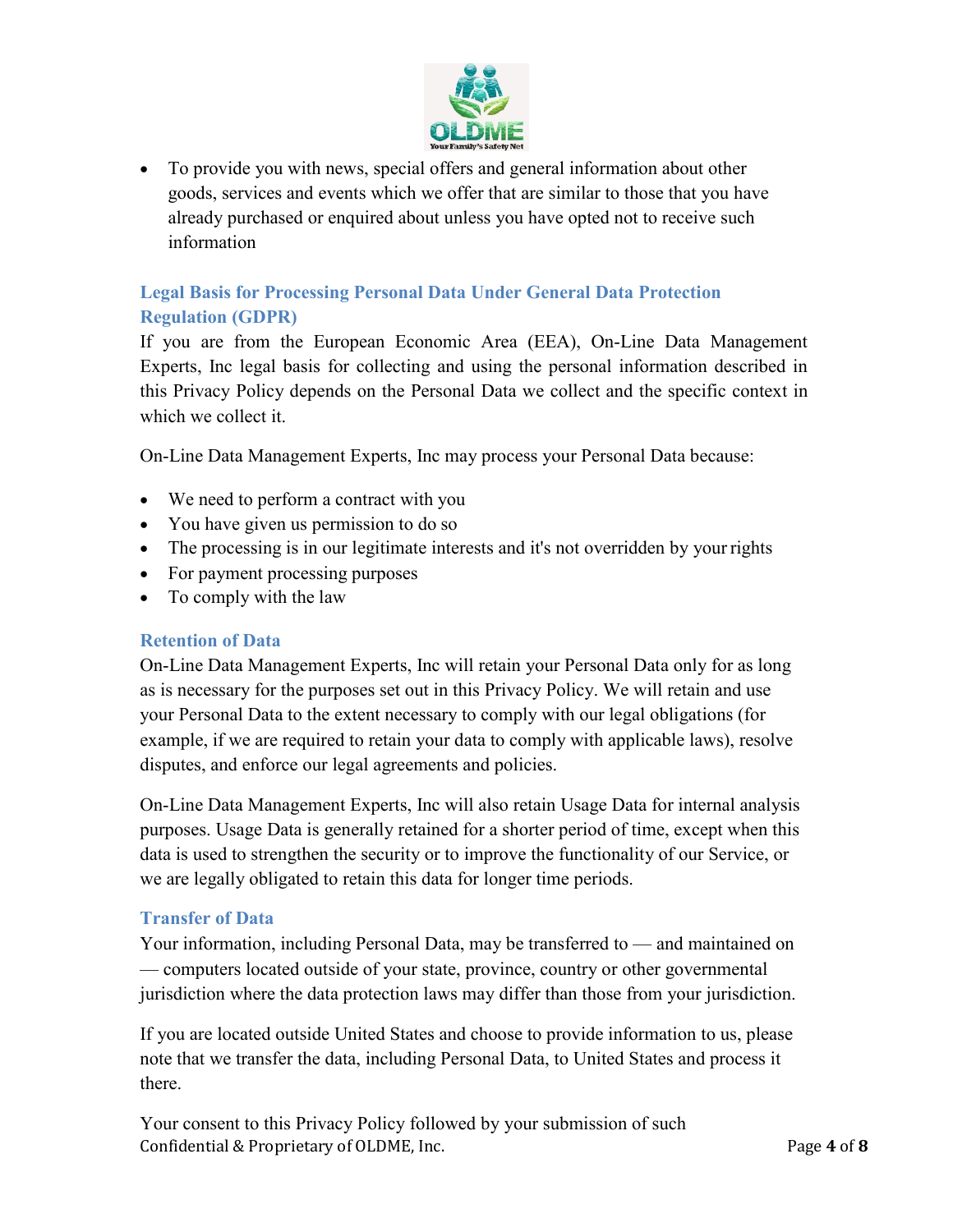

information represents your agreement to that transfer.

On-Line Data Management Experts, Inc will take all steps reasonably necessary to ensure that your data is treated securely and in accordance with this Privacy Policy and no transfer of your Personal Data will take place to an organization or a country unless there are adequate controls in place including the security of your data and other personal information.

## **Disclosure of Data**

## **Business Transaction**

If On-Line Data Management Experts, Inc is involved in a merger, acquisition or asset sale, your Personal Data may be transferred. We will provide notice before your Personal Data is transferred and becomes subject to a different Privacy Policy.

#### **Disclosure for Law Enforcement**

Under certain circumstances, On-Line Data Management Experts, Inc may be required to disclose your Personal Data if required to do so by law or in response to valid requests by public authorities (e.g. a court or a government agency).

## **Legal Requirements**

On-Line Data Management Experts, Inc may disclose your Personal Data in the good faith belief that such action is necessary to:

- To comply with a legal obligation
- To protect and defend the rights or property of On-Line Data Management Experts, Inc
- To prevent or investigate possible wrongdoing in connection with the Service
- To protect the personal safety of users of the Service or the public
- To protect against legal liability

## **Security of Data**

The security of your data is important to us, but remember that no method of transmission over the Internet, or method of electronic storage is 100% secure. While we strive to use commercially acceptable means to protect your Personal Data, we cannot guarantee its absolute security.

# **"Do Not Track" Signals Under California Online Privacy Protection Act (CalOPPA)**

We do not support Do Not Track ("DNT"). Do Not Track is a preference you can set in your web browser to inform websites that you do not want to be tracked.

You can enable or disable Do Not Track by visiting the Preferences or Settings page of

Confidential & Proprietary of OLDME, Inc. **Page 5** of **8** Page 5 of **8**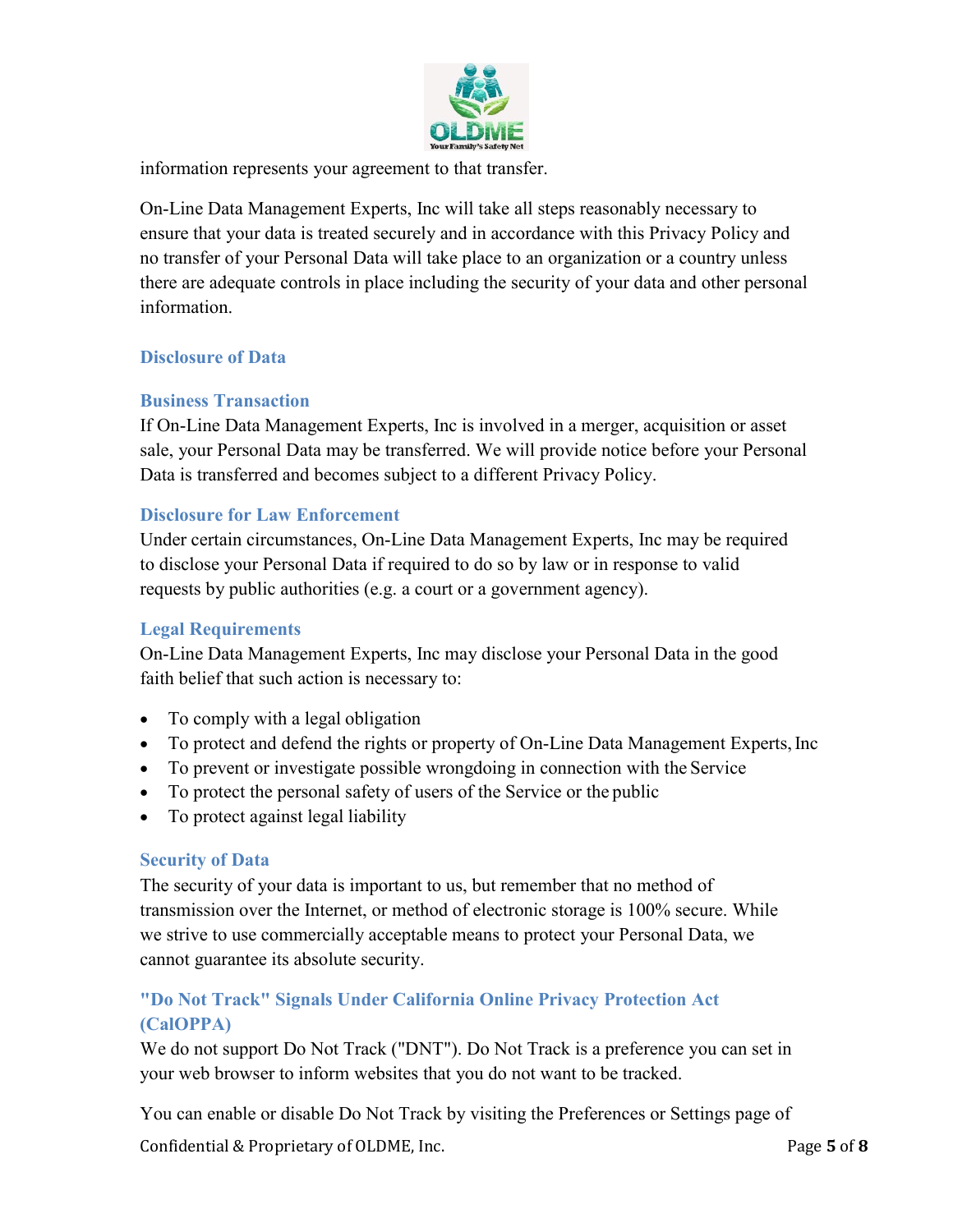

your web browser.

# **Your Data Protection Rights Under General Data Protection Regulation (GDPR)**

If you are a resident of the European Economic Area (EEA), you have certain data protection rights. On-Line Data Management Experts, Inc aims to take reasonable steps to allow you to correct, amend, delete, or limit the use of your Personal Data.

If you wish to be informed what Personal Data we hold about you and if you want it to be removed from our systems, please contact us.

In certain circumstances, you have the following data protection rights:

#### **The right to access, update or to delete the information we have on you.**

Whenever made possible, you can access, update or request deletion of your Personal Data directly within your account settings section. If you are unable to perform these actions yourself, please contact us to assist you.

**The right of rectification.** You have the right to have your information rectified if that information is inaccurate or incomplete.

**The right to object.** You have the right to object to our processing of your Personal Data.

**The right of restriction.** You have the right to request that we restrict the processing of your personal information.

**The right to data portability.** You have the right to be provided with a copy of the information we have on you in a structured, machine-readable and commonly used format.

**The right to withdraw consent.** You also have the right to withdraw your consent at any time where On-Line Data Management Experts, Inc relied on your consent to process your personal information.

Please note that we may ask you to verify your identity before responding to such requests.

You have the right to complain to a Data Protection Authority about our collection and use of your Personal Data. For more information, please contact your local data protection authority in the European Economic Area (EEA).

#### **Service Providers**

We may employ third party companies and individuals to facilitate our Service ("Service Providers"), to provide the Service on our behalf, to perform Service-related services or to assist us in analyzing how our Service is used.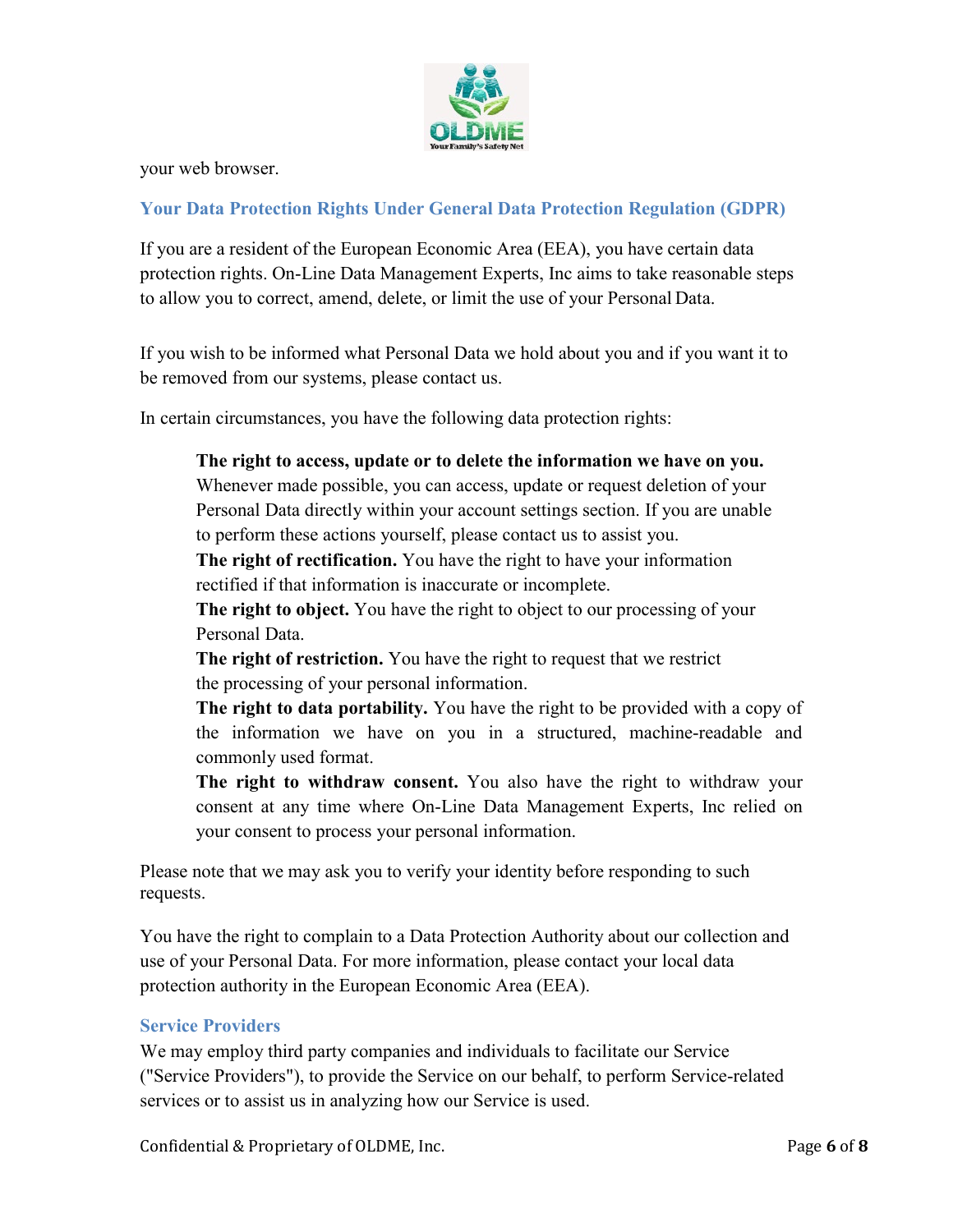

These third parties have access to your Personal Data only to perform these tasks on our behalf and are obligated not to disclose or use it for any other purpose.

## **Analytics**

We may use third-party Service Providers to monitor and analyze the use of our Service.

## **Google Analytics**

Google Analytics is a web analytics service offered by Google that tracks and reports website traffic. Google uses the data collected to track and monitor the use of our Service. This data is shared with other Google services. Google may use the collected data to contextualize and personalize the ads of its own advertising network.

For more information on the privacy practices of Google, please visit the Google Privacy Terms web page:<https://policies.google.com/privacy?hl=en>

#### **Payments**

We may provide paid products and/or services within the Service. In that case, we use third-party services for payment processing (e.g. payment processors).

We will not store or collect your payment card details. That information is provided directly to our third-party payment processors whose use of your personal information is governed by their Privacy Policy. These payment processors adhere to the standards set by PCI-DSS as managed by the PCI Security Standards Council, which is a joint effort of brands like Visa, Mastercard, American Express and Discover. PCI-DSS requirements help ensure the secure handling of payment information.

The payment processors we work with are:

Their Privacy Policy can be viewed at **Bank of America Merchant Accounts <https://merch.bankofamerica.com/about-us/privacy-policy/>**

## **PayPal**

Their Privacy Policy can be viewed a[t](https://www.paypal.com/webapps/mpp/ua/privacy-full) <https://www.paypal.com/webapps/mpp/ua/privacy-full>

## **Links to Other Sites**

Our Service may contain links to other sites that are not operated by us. If you click on a third party link, you will be directed to that third party's site. We strongly advise you to review the Privacy Policy of every site you visit.

We have no control over and assume no responsibility for the content, privacy policies or practices of any third party sites or services.

Confidential & Proprietary of OLDME, Inc. **Page 7** of **8** Page 7 of **8**